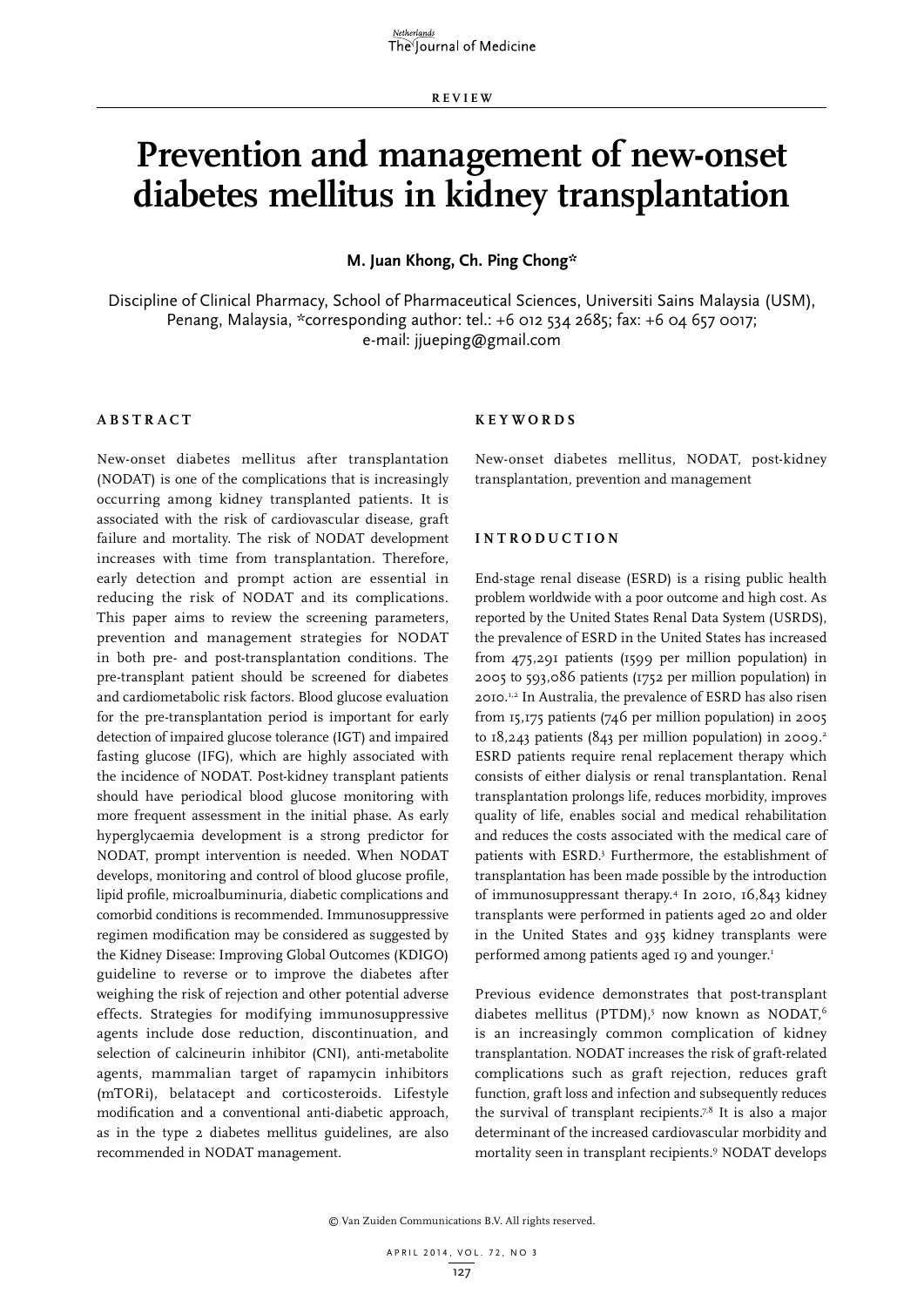as a consequence of both impaired insulin production and increased insulin resistance. These complications consequently increase medical costs.<sup>8,10</sup>

### **Definition**

PTDM is the term that was commonly used in the past to describe this disorder.<sup>5</sup> Clinically, PTDM was defined as the need for treatment with glucose-lowering agents post-transplantation for more than 30 days consecutively.5 However, the definition of PTDM underestimated the prevalence of this disorder, particularly for patients with asymptomatic hyperglycaemia. Therefore, in 2003, the World Health Organisation (WHO) and American Diabetes Association (ADA) refined the term to NODAT.6 NODAT is diagnosed by using three criteria. These criteria include symptoms of diabetes plus casual plasma glucose (PG) concentrations ≥200 mg/dl (11.1 mol/l) or fasting plasma glucose (FPG) ≥126 mg/dl (7.0 mmol/l) or two-hour plasma glucose ≥200 mg/dl (11.1 mmol/l) during an oral glucose tolerance test (OGTT). The test should be performed as described by the WHO, using a glucose load containing the equivalent of 75 g anhydrous glucose dissolved in water. In 2009, the Kidney Disease: Improving Global Outcomes (KDIGO) clinical practice guideline<sup>11</sup> added haemoglobin A<sub>1C</sub> (HbA<sub>1C</sub>) as part of the screening criteria for NODAT.

# **Incidence of NODAT**

The reported incidence of NODAT mostly ranged from 2-50%.[5,7,10,12-17 The wide variation in the incidence rate is due to differences in diagnostic criteria, observation periods, presence of risk factors and immunosuppressant therapy used in the studies. Data from USRDS showed that adult kidney transplant patients have a higher incidence of NODAT, 41% at 36 months as compared with 13% among paediatric patients.<sup>1</sup>

### **Risk factors of NODAT**

Multiple risk factors have been identified in the development of NODAT. These include older age  $(\geq 40.45 \text{ years})$ ,  $18.24$ ethnicity,7,21-25 family history of diabetes,<sup>20,22,23</sup> hepatitis C infection, $21-24$  increasing human leukocyte antigen (HLA) mismatches, $7,16$  obesity (body mass index, BMI ≥30kg/m<sup>2</sup>),<sup>20-24</sup> donor source,<sup>26</sup> acute rejection,<sup>21,27</sup> genetic factors<sup>24,28,29</sup> as well as the type of immunosuppressive agents used to prevent and/or treat rejection.<sup>24,30-32</sup> Some studies also suggested that cytomegalovirus infection,<sup>15,22,23</sup> autosomal dominant polycystic kidney disease,<sup>23,27,33</sup> number of metabolic syndrome components $I<sub>3,21</sub>$  and peritoneal dialysis<sup>19,34</sup> are risk factors of NODAT development. Further evidence is needed to evaluate the association between these risk factors and NODAT.

Evidence supports a strong link between immunosuppression regimens and the development of NODAT.

Immunosuppression therapy has customarily constituted triple therapy with: (1) a calcineurin inhibitor (CNI) (cyclosporine (CsA) or tacrolimus (Tac)); (2) an anti-metabolite agent (azathioprine (AZA) or mycophenolate mofetil (MMF)); and (3) a corticosteroid. Corticosteroids and CNI have both been clearly documented as contributory to the onset of NODAT, whereas AZA and MMF do not seem to influence glucose control. The development of diabetes in transplant recipients receiving prednisolone has been reported to be as high as 46%.35 Although both CsA and Tac have been associated with an increased risk for diabetes after transplantation, clinical studies indicate that the risk for developing diabetes was found to be up to five times higher with Tac at one year after kidney transplantation compared with CsA.7,36-39 Sirolimus (Sir), a mammalian target of rapamycin inhibitors (mTORi), has been associated with higher incidence of NODAT especially when used in combination with CNI.25 Whereas, the use of basiliximab, a chimeric anti-interleukin-2 receptor monoclonal antibody in induction therapy, was linked to the development of NODAT in a single centre, retrospective study.<sup>32</sup>

### **M ET H OD**

A literature search was performed to identify published studies on prevention and management of NODAT in kidney transplant patients. The search strategy involved using Boolean connectors of the following terms: kidney transplantation, new-onset diabetes mellitus, post-transplantation, diabetes mellitus after transplantation, screening, management, prevention, and risk factors. The search was limited to full-text articles published in English between 1980 and 2013. The electronic databases searched included Scopus, ISI Web of Knowledge, PubMed, Science Direct, Springer Link, Proquest, Ebsco Host and Google Scholar. After excluding all irrelevant articles and duplicated citations, a total of 36 articles were included in the present review.

### **P RE V ENTION AND M ANA G E M ENT**

### **Pre-transplantation screening and management**

Before transplantation, all candidates are suggested to undergo a baseline evaluation including complete medical and family history, addressing both risk factors for diabetes6,7,40 and other cardiometabolic risk factors such as hypertension, dyslipidaemia and smoking.6,40 Periodical screening of FPG and/or OGTT are also recommended in evaluating the glucose metabolism status.40,41 This screening helps to detect impaired glucose tolerance (IGT) and impaired fasting glucose (IFG), which are highly associated with NODAT incidence. IFG is defined as FPG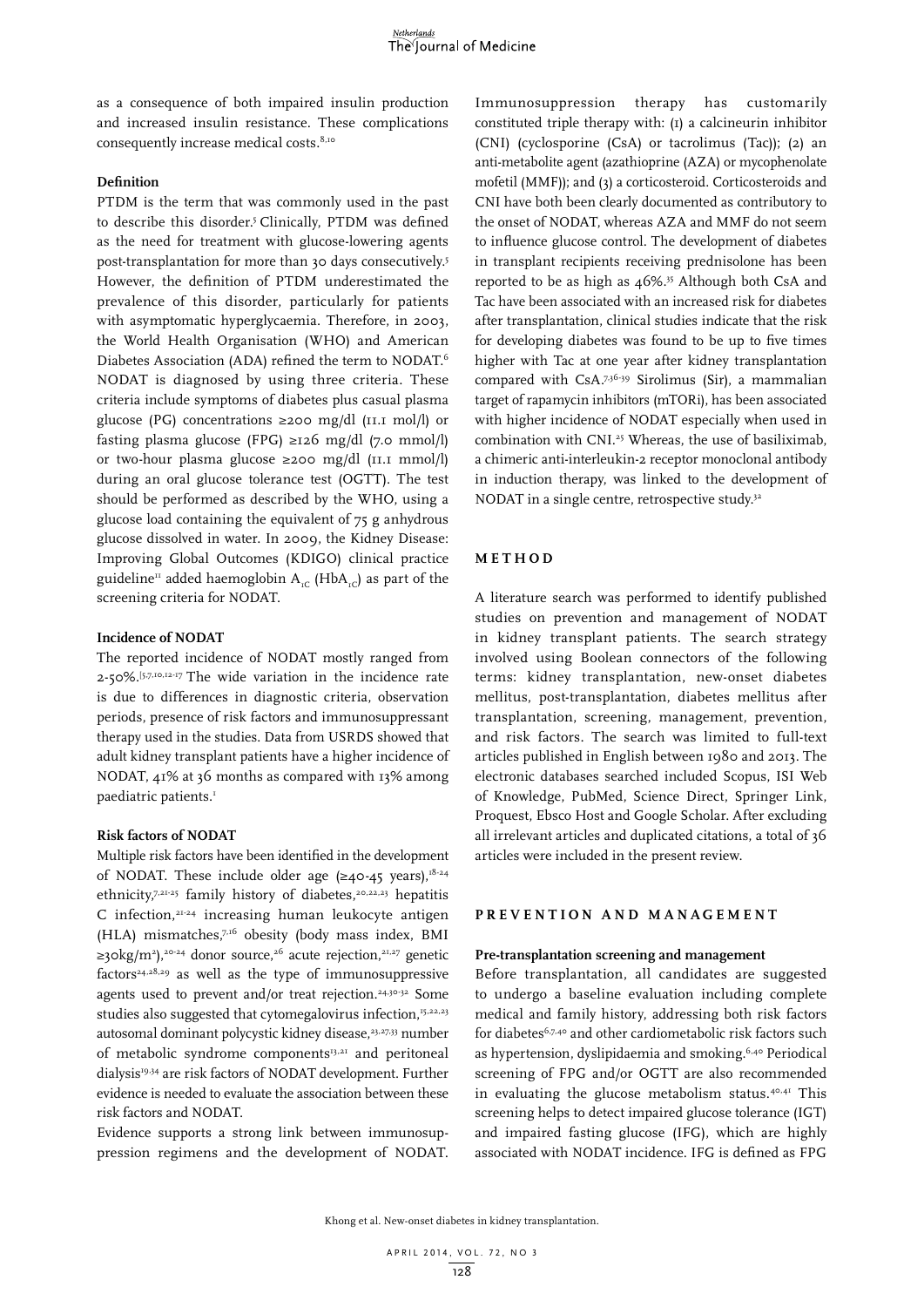$\geq$ 110 mg/dl (6.1 mmol/l) and <126 mg/dl (7 mmol/l). While assessing further with OGTT, IGT is defined as OGTT ≥140 mg/dl (7.8 mmol/l) and <200 mg/dl (11.1 mmol/l).40,42 However, optimal timing of pre-transplant screening has not been established.<sup>40,43</sup> HbA<sub>1C</sub> is not recommended as part of the screening strategy owing to low sensitivity in ESRD patients.<sup>40,41</sup>

Patients at risk of NODAT should be counselled on the importance of lifestyle modification including weight control, diet, exercise and smoking cessation.  $6,22,40$ Overweight patients should achieve a weight reduction of at least 7% of the initial body weight.43 Dietician referral may be needed to enhance the intervention. A low saturated fat and cholesterol and high complex carbohydrate and fibre diet is encouraged, especially in diabetic dyslipidaemia patients.<sup>22</sup> Physical activity of at least 150 minutes a week is recommended as a prevention strategy for NODAT.22 Treatment of hepatitis C with interferon and sustained virological response prior to transplantation may reduce the risk of NODAT.<sup>11,44</sup> Studies have shown a lower incidence of NODAT in hepatitis C treated patients.45,46 Other cardiometabolic risk factors such as dyslipidaemia and hypertension should be addressed accordingly.43 After pre-transplant assessment, prospective tailoring of immunosuppressants may minimise the risk of NODAT.6,15,40 *Figure 1* summarises the pre-transplant screening and management recommended by guidelines<sup>6,11,40</sup> and studies.<sup>7,15,22,23,41-48</sup>

### **Post-transplantation screening**

According to the 2009 KDIGO guideline, $\mathbf{u}$  it is recommended to screen all non-diabetic kidney transplanted patients for NODAT with FPG, OGTT and/ or  $HbA_{\tau}$  testing at least weekly for the first four weeks, followed by every three monthly for one year and annually thereafter. These screening tests are also suggested to be performed on patients after initiation or substantial increases in the dose of CNIs, mTORi or corticosteroids.<sup>11</sup> The diagnosis of NODAT is based on the criterion set by the WHO and ADA.<sup>6</sup> Blood glucose monitoring is essential as studies have demonstrated that occurrence of hyperglycaemia during the initial period of post-renal transplantation<sup>49,50</sup> and IFG or IGT<sup>6,51</sup> are strong predictors for the development of NODAT. However, there are other opinions with regards to NODAT screening. A Norwegian study recommended a combination of OGTT at three months post-transplantation when the FPG is between 95 and 124 mg/dl (5.3-6.9 mmol/l) and/or when  $HbA_{\text{nc}}$ is ≥5.8%.<sup>52</sup> Rodringo *et al.*<sup>53</sup> recommended the use of the score of Chakkera *et al.*54 at pre-transplantation to predict NODAT while the San Antonio Diabetes Prediction Model or Framingham Offspring Study-Diabetes Mellitus algorithm are recommended from the first year onwards post-transplantation. A summary of the screening and management strategies recommended by various guidelines<sup>6,11,40</sup> and studies<sup>12,15,21-24,42-44,47,48,52,55-59</sup> is given in *figure 2*.



Khong et al. New-onset diabetes in kidney transplantation.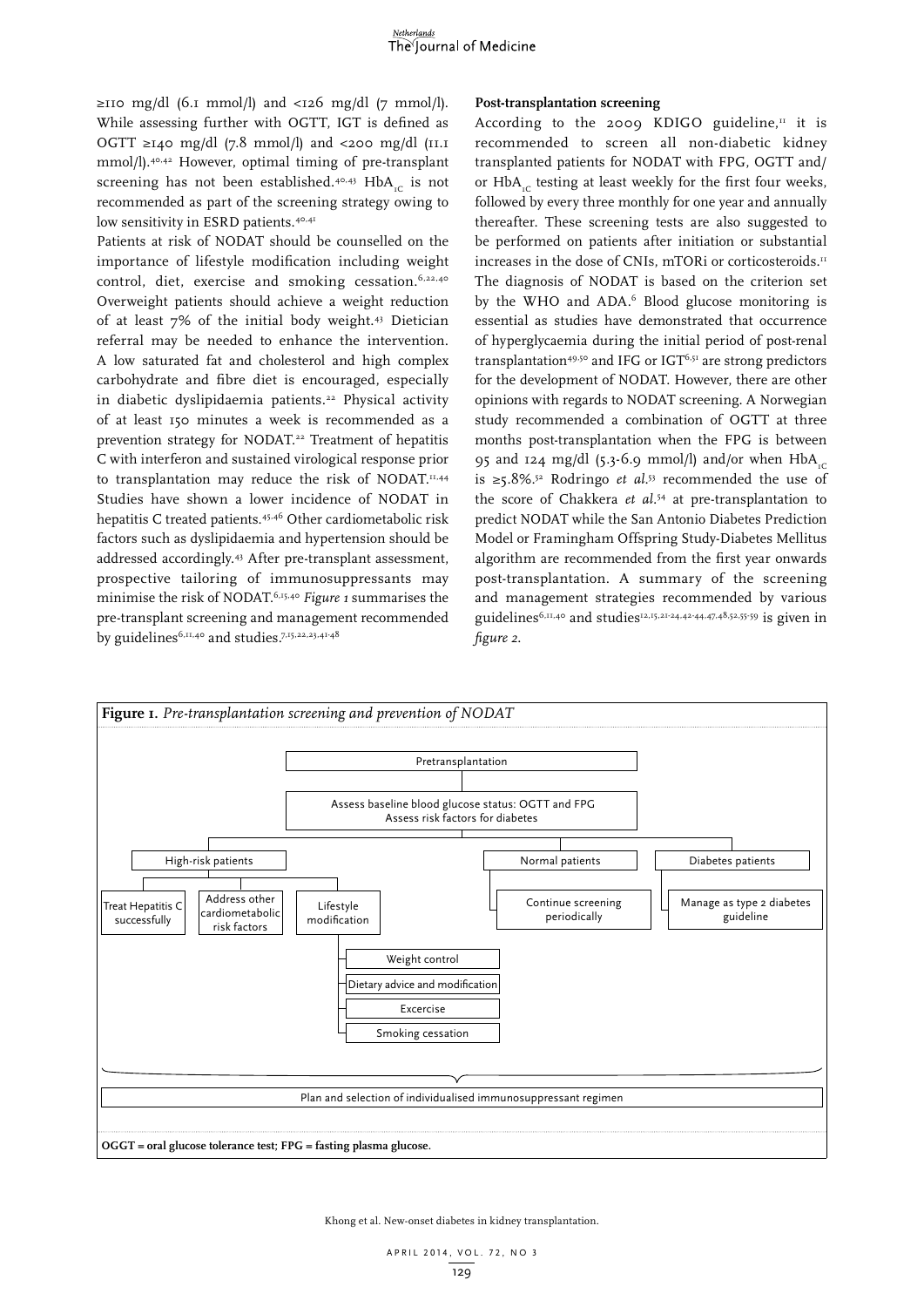# The Journal of Medicine



### **NODAT**

When NODAT develops, patients should be routinely monitored for FPG and  $HbA_{1C}$ . HbA<sub>1C</sub> should be monitored three monthly<sup>6</sup> with a target of  $7\cdot7.5\%$ .<sup>11</sup> Targeting HbA<sub>1C</sub> ≤6.0% should be avoided especially if hypoglycaemic reactions are common.<sup>11</sup> Careful interpretation of the  $HbA_{nc}$  test result is needed in patients with anaemia or kidney impairment.<sup>6</sup> Self-monitoring of blood glucose is encouraged, particularly for patients on non-pharmacological therapy and receiving oral hypoglycaemic agents or insulin.<sup>6</sup> The suggested target of fasting blood glucose in the morning is 90-130 mg/dl (5.0-7.2 mmol/l) and the target before bedtime is 110-150 mg/dl (6.1-8.3 mmol/l).40

Annual screening of the lipid profile is advocated in NODAT patients, including low-density lipoprotein cholesterol (LDL-C), high-density lipoprotein cholesterol (HDL-C), total cholesterol, and triglycerides $<sup>6</sup>$  due</sup> to frequent changes in glycaemic control in these patients and the effect of this on the lipoprotein level. Besides, NODAT patients need to be screened for diabetic complications annually, such as retinopathy and neuropathy.6 Consideration may also be given to screening for the presence of microalbuminuria, although the validity of such screening has not been verified.<sup>6</sup> Lifestyle modification including dietary, exercise, weight control and smoking cessation is emphasised as initial non-pharmacological therapy to improve glycaemic control in NODAT and early post-transplant hyperglycaemic patients.<sup>22,48,60</sup>

### **Immunosuppressive regimen**

When NODAT develops, modification of the immunosuppressive regimen may be considered to reverse or improve diabetes after weighing the risk of rejection and other potential adverse effects. $I<sup>H</sup>$  The changes suggested by KDIGO<sup>11</sup> include:

- 1. Reducing the dose of Tac, CsA or corticosteroids;
- 2. Discontinuing Tac, CsA or corticosteroids;
- 3. Replacing Tac with CsA, MMF or AZA;
- 4. Replacing CsA with either MMF or AZA.

However, a combination of CNI and mTORi therapy<sup>21,22,30,31</sup> and switching from Tac to Sir is not recommended because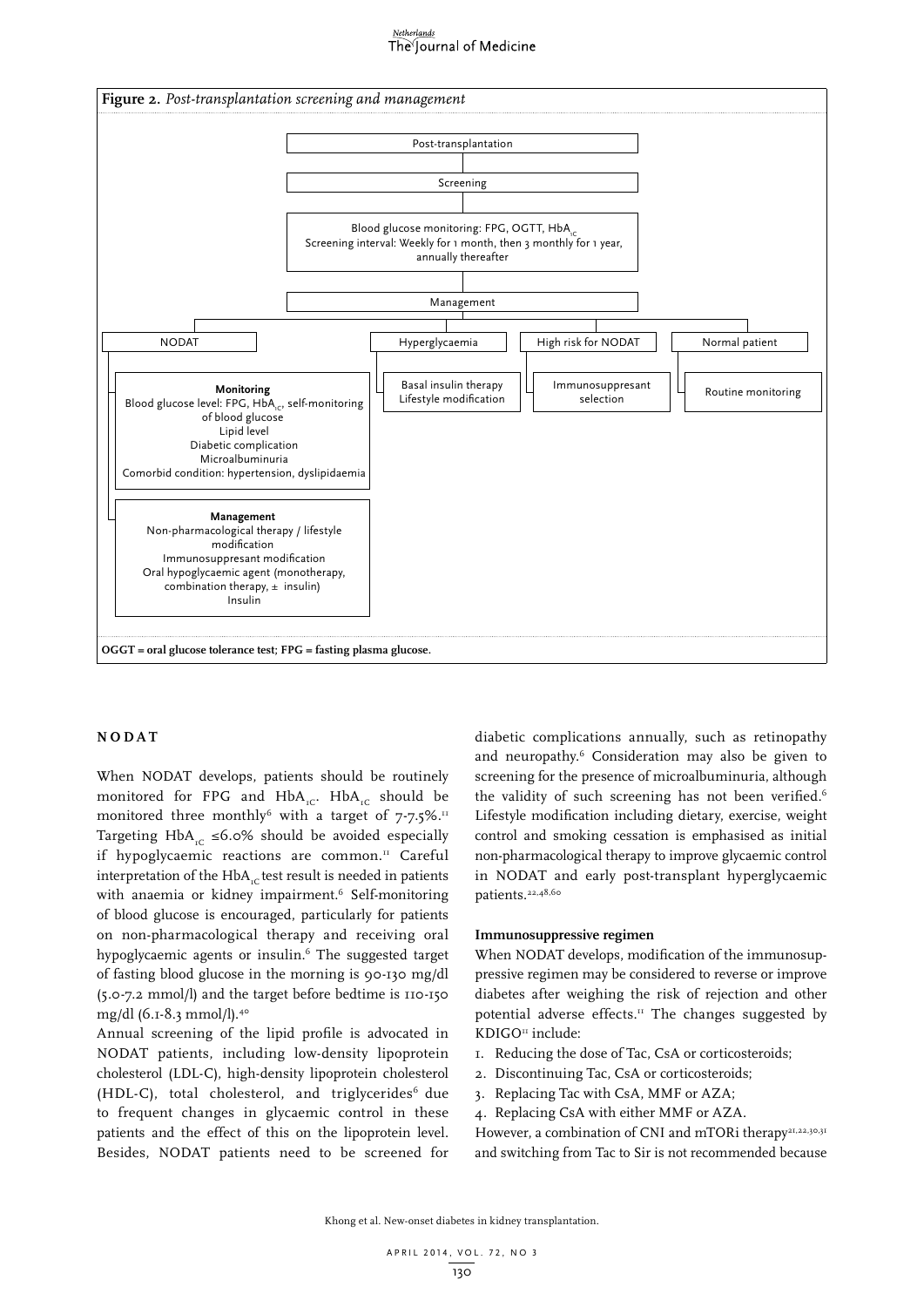it can worsen insulin resistance.<sup>61</sup> Tapering the dose of Tac<sup>48</sup> and Sir<sup>30</sup> to a lower range is not recommended due to the rejection risk, particularly in high immunological risk.

Steroid-sparing strategies have been shown to reduce NODAT incidence requiring any treatment. Although these strategies were associated with an increase in acute rejection, there was no increment in the mortality due to graft loss.59,62 These strategies may be safe, provided antibody induction treatment is prescribed a few days post-kidney transplantation or after 3-6 months if such induction is not applied.<sup>59</sup> Prednisolone withdrawal is generally not recommended due to the risk of acute rejection, despite marginal effects on glucose control. Thus, a low maintenance dose of prednisolone 5 mg/day is advocated.51,63 Careful selection of patients with low immunological risk is advisable if prednisolone withdrawal is to be considered.<sup>63,64</sup> In a 12-month study a regimen based on belatacept, a selective T-cell costimulation blocker, was associated with better cardiovascular and metabolic risk profiles, with lower blood pressure and serum lipids, and less incidence of NODAT as compared with CsA.<sup>65</sup> Currently, an on-going randomised study is being conducted to assess whether belatacept is an appropriate alternative immunosuppressive agent against Tac for NODAT patients.<sup>66</sup>

Ghisdal *et al*. 15 suggested an algorithm for the management of immunosuppressant regimens aiming to reduce the risk of NODAT and improve established NODAT. The first choice of immunosuppressant depends on the patient's immunological risk. High immunological risk is defined as those patients with a third or fourth transplantation, second transplantation if the first was lost in less than two years, presence of anti-HLA antibodies or high panel-reactive antibodies and five to six HLA mismatches. These patients are recommended to undertake regimens consisting of Tac, corticosteroid and mycophenolic acid (MPA). Whereas regimens of either CsA or belatacept plus corticosteroids and MPA are suggested for those with low immunological risk but high NODAT risk. When NODAT develops, the level of Tac and MPA should be monitored to ensure better glucose control. With Tac regimens a trough level of 6-8 ng/ml should be achieved in low immunological-risk patients and 8-10 ng/ml in high immunological-risk patients, while the area under the curve (AUC) of MPA should be 30-60 mg  $h/l.^{67}$  For patients with CsA regimens, the strategy of tapering off the steroid while maintaining MPA at the optimal AUC level can be considered. When diabetes is no longer controllable  $(HbA<sub>c</sub> > 7% and/or insulin requirement)$ , switching from Tac to CsA in high immunological-risk patients is advised, whereas a switch from CsA to belatacept may be considered when the immunological risk is low. Tac offered a better

protection against rejection than CsA despite higher incidence of NODAT.7 However, long-term data are not available to justify the benefit of diabetes control in Tac conversion therapy.<sup>22,48</sup>

### **Oral glucose-lowering agents**

When initial glycaemic control with immunosuppressant modification and non-pharmacological therapy fails, oral glucose-lowering agents may be prescribed as the first-line agents, as a traditional standard approach.<sup>6</sup> The choice of drugs should be based on pharmacological properties<sup>24</sup> with benefits weighed against side effects including weight gain and hypoglycaemia,<sup>68</sup> and potential drug-drug interactions with immunosuppressant regimens, which may lead to glomerular filtration impairment, weight gain and/or risk of osteoporosis.23,47 Besides, with advancement of atherosclerosis, these agents serve to improve rather than worsen the risk of progressive cardiovascular disease. Thus, the recommended first-line oral glucose-lowering agents are mainly insulin secretagogues, including sulfonylurea (glipizide) and meglitinides (repaglinide and nateglinide).48,58 Meglitinides are recognised to be the safest due to no interaction with the CNI, no renal or liver insufficiency effect and are the first choice drug for elderly transplant patients at low dose.<sup>6</sup> Metformin, an insulin sensitiser, is recommended for use only if the patient's glomerular filtration rate is more than 60 ml/ min/1.73m2. 48,69 Thiazolidinedione usage has yielded variable results. In a study, it was shown to be safe to use up to 37 months post-transplant.<sup>69</sup> However, thiazolidinediones should be used with caution due to various side effects including oedema, weight gain and fracture.<sup>22,23,43</sup> Metformin and pioglitazone are claimed to be useful in treating preexisting diabetes mellitus and NODAT in patients with good allograft function, $69$  but not as prevention strategies.44 Sarno *et al.*24 suggested that the use of oral glucose-lowering agents should be based on the patient's diabetic risk factors and the probable diabetogenic effects aroused. When combination therapy is required, metformin may be used with glipizide, sitagliptin or insulin, while sitagliptin may be used with insulin.48 Nonetheless, dose adjustment is needed for sitagliptin in renal insufficient patients. Currently, there is no established safety and efficacy evidence to support the use of incretin-based therapy in the treatment of NODAT.<sup>22,43,48</sup>

### **Insulin therapy**

When glycaemic control fails to achieve FPG <120 mg/ dl (6.7 mmol/l), PG <160 mg/dl (8.88 mmol/l) or HbA<sub>-C</sub> <7%, insulin in combination with oral glucose-lowering agents is often initiated.<sup>70</sup> In order to control late afternoon or early evening glucose level, intermediate-acting neutral protamine Hagedorn (NPH) insulin would be useful. If the approach fails to control the postprandial glucose level,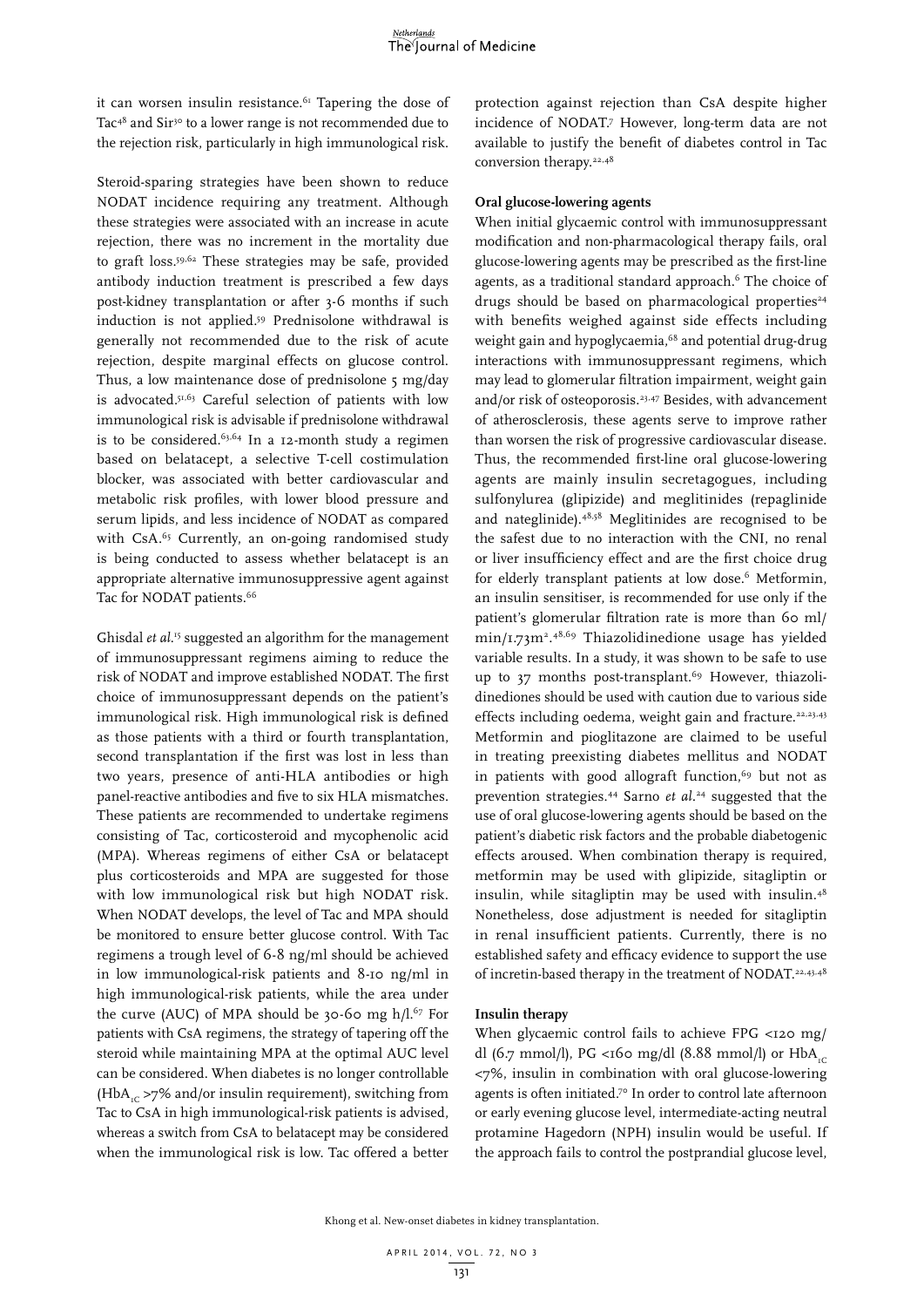short-acting insulin aspart or lispro may be added into the routine treatment. NPH insulin, glargine or detemir insulin may be given in addition at night to control the surge of morning blood glucose.70

Chakkera *et al*. 49 showed that hyperglycaemia post-transplantation is significantly associated with the development of NODAT. Thus, intervention for hyperglycaemia is needed in order to prevent NODAT. Experts have suggested that keeping the average PG at <180.2 mg/dl (10 mmol/l) and  $HbA_{1C}$  <8%, is safe in the first post-transplantation week.48 Hecking *et al.*55 proposed that for post-transplanted patients with evening hyperglycaemia (glucose level >200 mg/dl or 11.10 mmol/l), early basal insulin is effective in reducing both NODAT development and  $HbA_{1c}$ . In the randomised study conducted by Hecking *et al.*55 the basal insulin group was first treated with a morning dose of 6, 8, or 10 IU of NPH insulin when the previous evening blood glucose was >140 mg/dl (7.8 mmol/l), 180 mg/dl (10.0 mmol/l) or 240 mg/dl (13.3 mmol/l). Short-acting insulin will be used to further correct the hyperglycaemia event during postoperative inpatient care, followed by NPH insulin dose increment. The normoglycaemic goal was 110-120 mg/dl (6.1-6.7 mmol/l). The control group received conventional anti-diabetic and anti-hyperglycaemic treatment with short-acting insulin and/or oral glucose-lowering agents when the blood glucose level was ≥180 mg/dl (10.0 mmol/l). As a result, the treatment group had a 37% lower chance of NODAT (odds ratio 0.27; 95% confidence interval, 0.10-0.72) than the control group while  $HbA_{\text{nc}}$ was on average 0.38% lower in the treatment group than the control group.55

In a guideline developed by the International Diabetes Federation,<sup>40</sup> insulin is recommended to manage acute hyperglycaemia when the PG level is  $\geq$ 250 mg/dl (13.9) mmol/l). A continuous infusion of insulin 50 IU/hour is recommended to maintain a morning blood glucose level between 80-110 mg/dl (4.4-6.1 mmol/l). When the condition is stabilised, conventional glycaemic maintenance level will be implemented and conventional type 2 diabetes mellitus therapeutic practice may be adopted. However, when chronic hyperglycaemia occurs, blood glucose targets should be individualised and a conventional diabetes therapy is adjusted accordingly to control the patient's blood glucose level. Thus the precise intervention requirement will be individualised to achieve optimum outcome.40

### **Comorbid conditions**

Comorbid conditions, mainly dyslipidaemia and hypertension, should be aggressively treated to reduce the risk of cardiovascular morbidity and mortality.<sup>6,23</sup> The target of LDL-C in the post-kidney transplant patient is ≤100 mg/dl (2.60 mmol/l) or ≤70 mg/dl (1.8 mmol/l) for those with established cardiovascular disease.<sup>11,42</sup> Medical nutritional therapy should be initiated while statins may be considered for patients with LDL-C of 100-129 mg/dl (2.60-3.35 mmol/l). Whereas, patients with LDL-C ≥130 mg/dl (3.38 mmol/l) should receive statins as primary treatment plus a medical nutritional therapy.6 Pravastatin and fluvastatin<sup>48,56</sup> are the preferred statins, since they are not metabolised by CYP 3A4.<sup>43</sup> Furthermore, exposure to Sir and glucocorticoids is associated with hypertriglyceridaemia. Thus, close monitoring of the degree of hypertriglyceridaemia is warranted and treatment with fibrates may be required. However, if the patient is prescribed a statin, fish oil is an alternative instead of fibrates, which are associated with the risk of rhabdomyolysis.43

A 50-90% incidence of hypertension is observed among kidney transplant patients and it is an independent risk factor for cardiovascular disease.<sup>11</sup> The recommended target for blood pressure control by  $ADA<sup>6</sup>$  and  $KDIGO<sup>11</sup>$ is <130/80 mm/Hg for a type 2 diabetes mellitus patient. However, Jenssen *et al.*48 suggested that the high blood pressure should be treated with caution in NODAT patients with a proposed target not lower than 140/90 mmHg. This is to prevent the development of orthostatic hypotension due to aggressive treatment, especially in patients with extensive arteriosclerosis and autonomous neuropathy. Generally, there is no specific contraindicated antihypertensive drug in post-kidney transplant patients and any class of it may be used.<sup>11</sup> The initial choice is weighted by the benefits against the presence of post-transplant complications while monitoring closely for any adverse effects and drug-drug interactions.<sup>11</sup> Immunosuppressive agents including corticosteroids and CsA may also lead to blood pressure elevation $11,43$  and justification is needed in considering dose adjustment, immunosuppressive agents selection and modification. Aspirin therapy should be given for patients with cardiovascular disease.48

### **C ON C L U SION**

Currently, the diagnostic criteria for IFG, IGT and NODAT set by the WHO and ADA are widely used. The use of these criteria allows early detection and prompt action to be taken to manage the condition. Apart from using OGTT and FPG, as recommended by WHO and ADA, the KDIGO has suggested  $HbA_{c}$  as an additional screening parameter for NODAT after the kidney transplantation. NODAT and type 2 diabetes mellitus have many similarities in terms of risk factors, screening, monitoring, management and prevention strategies. Early detection and proper intervention should be taken during pre- and post-kidney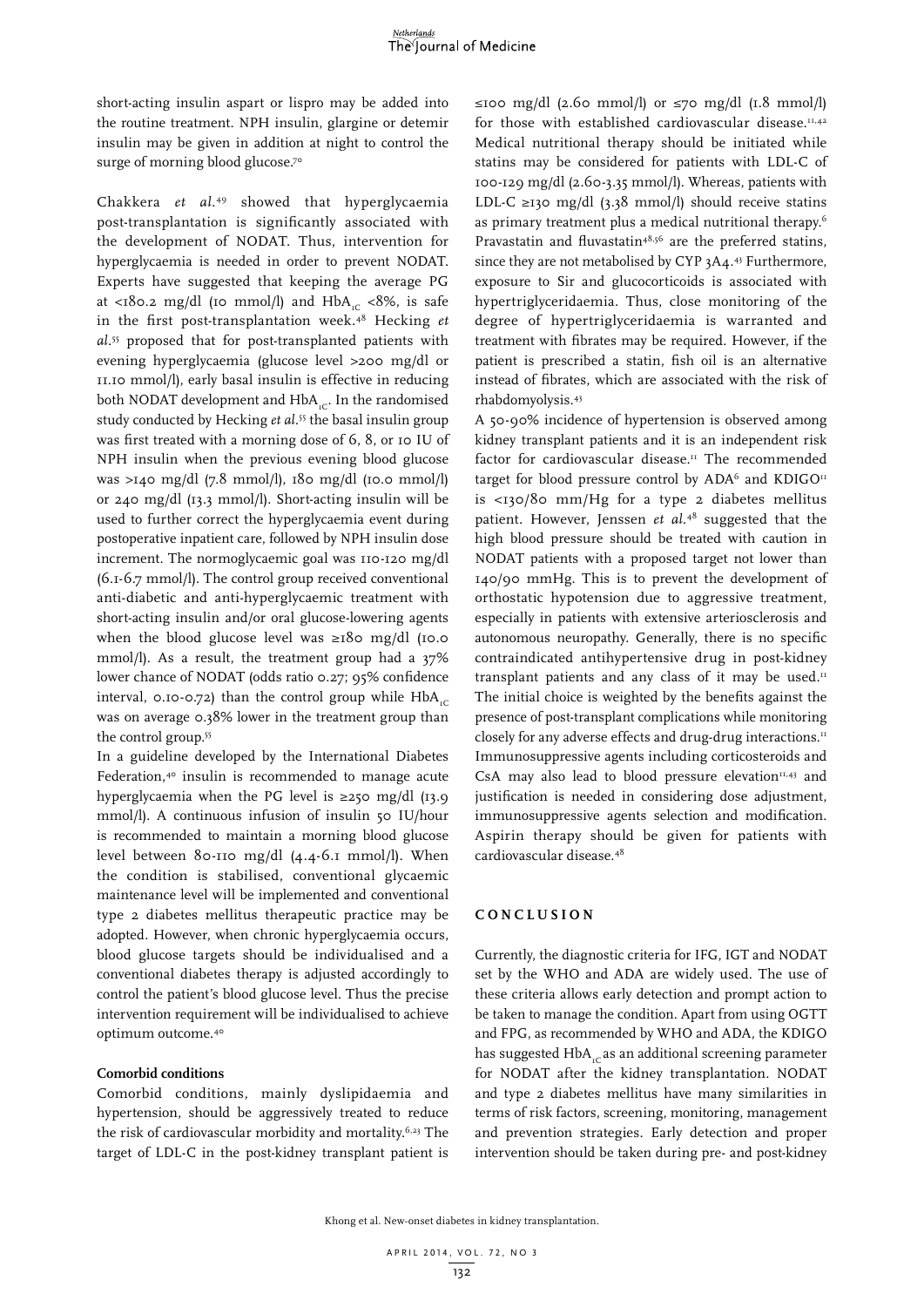transplantation to reduce the incidence of NODAT and the consequent cardiovascular risk factors. Individualisation of immunosuppressive therapy also plays a role in reducing the risk and ameliorates the NODAT. Selection of immunosuppressive and anti-diabetic regimens should be justified based on the benefits, immunological risk, risk of NODAT and the probability of drug-drug interaction.

### **A C K NO W LED G E M ENT**

The authors gratefully acknowledge Miss Siok Wah Lai from Discipline of Clinical Pharmacy, School of Pharmaceutical Sciences, Universiti Sains Malaysia for her support in writing this review. This review was supported by a fund from the intensive grant granted by Universiti Sains Malaysia. The authors have no conflict of interest in connection with this paper.

### **REFEREN C ES**

- 1. U.S. Renal Data System. USRDS 2013 annual data report: atlas of chronic kidney disease and end-stage renal disease in the United States. Bethesda, MD: National Institutes of Health, National Institute of Diabetes and Digestive and Kidney Diseases; 2013.
- 2. U.S. Renal Data System. USRDS 2011 annual data report: atlas of chronic kidney disease and end-stage renal disease in the United States. Bethesda, MD: National Institutes of Health, National Institute of Diabetes and Digestive and Kidney Diseases; 2011.
- 3. Kalble T, Alcaraz A, Budde K, et al. EAU guidelines on renal transplantation. Arnhem: European Association of Urology; 2009.
- 4. National Institute for Clinical Excellence. Immunosuppressive therapy for renal transplantation in adults. London: National Health Service (NHS); 2004.
- 5. Cosio FG, Pesavento TE, Osei K, Henry ML, Ferguson RM. Post-transplant diabetes mellitus: increasing incidence in renal allograft recipients transplanted in recent years. Kidney Int. 2001;59:732-7.
- 6. Davidson JA, Wilkinson A. New-Onset Diabetes After Transplantation 2003 International Consensus Guidelines: an endocrinologist's view. Diabetes Care. 2004;27:805-12.
- 7. Kasiske BL, Snyder JJ, Gilbertson D, Matas AJ. Diabetes mellitus after kidney transplantation in the United States. Am J Transplant. 2003;3:178-85.
- 8. Woodward RS, Flore MC, Machnicki G, Brennan DC. The long-term outcomes and costs of diabetes mellitus among renal transplant recipients: tacrolimus versus cyclosporine. Value Health. 2011;14:443-9.
- 9. Kasiske BL, Guijarro C, Massy ZA, Wiederkehr MR, Ma JZ. Cardiovascular disease after renal transplantation. J Am Soc Nephrol. 1996;7:158-65.
- 10. Woodward RS, Schnitzler MA, Baty J, et al. Incidence and cost of new onset diabetes mellitus among U.S. wait-listed and transplanted renal allograft recipients. Am J Transplant. 2003;3:590-8.
- 11. Kidney Disease: Improving Global Outcomes (KDIGO) Transplant Work Group. KDIGO clinical practice guideline for the care of kidney transplant recipients. Am J Transplant. 2009;9:S1-155.
- 12. Montori VM, Basu A, Erwin PJ, Velosa JA, Gabriel SE, Kudva YC. Posttransplantation diabetes: a systematic review of the literature. Diabetes Care. 2002;25:583-92.
- 13. Lai SW, Chong CP, Abdul Aziz N. Evaluating the incidence, risk factors and glycaemic control of new-onset diabetes mellitus in kidney transplant recipients: a single centre study. J App Pharm Sci. 2013;3:044-51.
- 14. Ali IH, Adberrahim E, Ben Abdelghani K, et al. Incidence and risk factors for post-renal transplant diabetes mellitus. Transplant Proc. 2011;43:568-71.
- 15. Ghisdal L, Van Laecke S, Abramowicz MJ, Vanholder R, Abramowicz D. New-onset diabetes after renal transplantation: risk assessment and management. Diabetes Care. 2012;35:181-8.
- 16. Eckhard M, Schindler RA, Renner FC, et al. New-onset diabetes mellitus after renal transplantation. Transplant Proc. 2009;41:2544-5.
- 17. Koselj M, Koselj-Kajtna M, Kveder R, Kandus A. Posttransplant diabetes mellitus: a serious complication of immunosuppression in renal allograft recipients. Transplant Proc. 2002;34:3003-4.
- 18. Yao B, Chen X, Shen FX, et al. The incidence of posttransplantation diabetes mellitus during follow-up in kidney transplant recipients and relationship to Fok1 vitamin D receptor polymorphism. Transplant Proc. 2013;45:194-6.
- 19. Madziarska K, Weyde W, Krajewska M, et al. The increased risk of post-transplant diabetes mellitus in peritoneal dialysis-treated kidney allograft recipients. Nephrol Dial Transplant. 2011;26:1396-401.
- 20. Prakash J, Rathore SS, Brojen Singh T, et al. New onset diabetes after transplantation (NODAT): analysis of pre-transplant risk factors in renal allograft recipients. Indian J Transplant. 2012;6:77-82.
- 21. Johnston O, Rose CL, Webster AC, Gill JS. Sirolimus is associated with new-onset diabetes in kidney transplant recipients. J Am Soc Nephrol. 2008;19:1411-8.
- 22. Pham PT, Pham PM, Pham SV, Pham PA, Pham PC. New onset diabetes after transplantation (NODAT): an overview. Diabetes Metab Syndr Obes. 2011;4:175-86.
- 23. Rakel A, Karelis AD. New-onset diabetes after transplantation: risk factors and clinical impact. Diabetes Metab. 2011;37:1-14.
- 24. Sarno G, Muscogiuri G, De Rosa P. New-onset diabetes after kidney transplantation: prevalence, risk factors, and management. Transplantation. 2012;93:1189-95.
- 25. Sulanc E, Lane JT, Puumala SE, Groggel GC, Wrenshall LE, Stevens RB. New-onset diabetes after kidney transplantation: an application of 2003 International Guidelines. Transplantation. 2005;80:945-52.
- 26. Sumrani NB, Delaney V, Ding ZK, et al. Diabetes mellitus after renal transplantation in the cyclosporine era--an analysis of risk factors. Transplantation. 1991;51:343-7.
- 27. Caillard S, Eprinchard L, Perrin P, et al. Incidence and risk factors of glucose metabolism disorders in kidney transplant recipients: role of systematic screening by oral glucose tolerance test. Transplantation. 2011;91:757-64.
- 28. Weng SC, Shu KH, Tarng DC, et al. Gene polymorphisms are associated with posttransplantation diabetes mellitus among Taiwanese renal transplant recipients. Transplant Proc. 2012;44:667-71.
- 29. Lee HC. Post-renal transplant diabetes mellitus in Korean subjects: superimposition of transplant-related immunosuppressant factors on genetic and type 2 diabetic risk factors. Diabetes Metab J. 2012;36:199-206.
- 30. Flechner SM, Glyda M, Cockfield S, et al. The ORION study: comparison of two sirolimus-based regimens versus tacrolimus and mycophenolate mofetil in renal allograft recipients. Am J Transplant. 2011;11:1633-44.
- 31. Gyurus E, Kaposztas Z, Kahan BD. Sirolimus therapy predisposes to new-onset diabetes mellitus after renal transplantation: a long-term analysis of various treatment regimens. Transplant Proc. 2011;43:1583-92.
- 32. Aasebo W, Midtvedt K, Valderhaug TG, et al. Impaired glucose homeostasis in renal transplant recipients receiving basiliximab. Nephrol Dial Transplant. 2010;25:1289-93.
- 33. Ruderman I, Masterson R, Yates C, Gorelik A, Cohney SJ, Walker RG. New onset diabetes after kidney transplantation in autosomal dominant polycystic kidney disease: a retrospective cohort study. Nephrology. 2012;17:89-96.
- 34. Courivaud C, Ladriere M, Toupance O, et al. Impact of pre-transplant dialysis modality on post-transplant diabetes mellitus after kidney transplantation. Clin Transplant. 2011;25:794-9.
- 35. Gunnarsson R, Lundgren G, Magnusson G, Ost L, Groth CG. Steroid diabetes--a sign of overtreatment with steroids in the renal graft recipient? Scand J Urol Nephrol. 1980;54(Suppl):135-8.

Khong et al. New-onset diabetes in kidney transplantation.